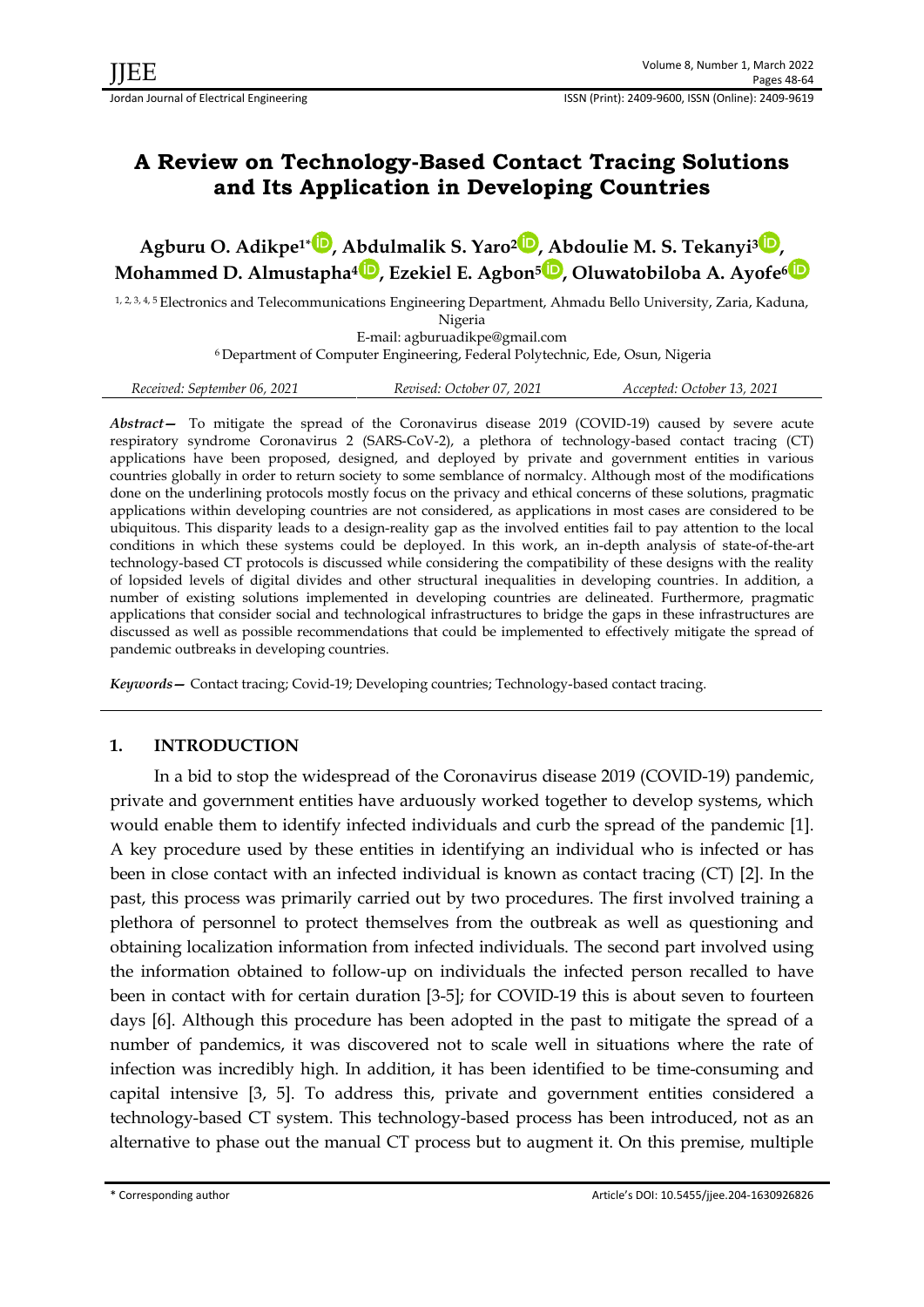solutions built atop technologies such as Bluetooth, global positioning system (GPS), ultrawide band (UWB), and several other technologies have been introduced as a technologybased solution to mitigate the spread of the outbreak [2, 7]. However, the design of these solutions is built using developed countries such as Singapore, United States, South Korea, and other developed nations as a benchmark for this technology-based process. This yardstick, which has been used as a non-official standard for the development of these solutions, defeats the purpose of applicability in developing countries such as India, Vietnam, Nigeria, South Africa, the Philippines, and others [8]. A primary reason behind this is that the level of technological integration in developed societies is different from that in societies or countries that are developing. Looking at this from a wide range of solutions - that have been proposed and implemented in several works - a keystone, which influenced this disparity can be traced to the early rollouts of technology-based CT solutions. The early rollouts of these technology-based solutions focused on usability rather than privacy [3, 8]. To address this concern, subsequent versions worked on improving the technical limitations of the system while addressing privacy and ethical concerns. Though multiple solutions addressing this challenge has been proposed and implemented in several works, a major concern is that these solutions are developed on the assumption that their application, as regards implementation on a global scale, is ubiquitous. Though this is not the case in all cases; however, this perspective could lead to unintended challenges, especially in developing countries with lopsided levels of digital divides and other structural inequalities [8].

#### **1.1. Contact Tracing**

This process involves locating an infected individual and those individuals that have associated with him in order to curb the spread of an outbreak [2]. Successful containment of the disease rests on the ability to identify and isolate infected individuals from the general public [5]. The manual process of carrying out this procedure involves training several medical personnel and then using those trained personnel to identify individuals that are contact risks, as well as individuals who are latent contact risks [3]. However, failing to identify individuals who are infected or have been in contact with infected individuals can cause the disease to silently spread. This can be challenging especially for diseases where the symptoms are not detected until after a number of days. For instance, about 70% of the Severe Acute Respiratory Syndrome Coronavirus 2 (SARS-CoV-2) transmissions occur before a person is identified as infected [9]. In instances such as this, it has been discovered that the manual process would not scale well in situations where the spread of the outbreak was very high. As a means to mitigate this drawback, technology-based CT was introduced to augment the manual CT process. The technology-based CT solution uses a variety of technologies that considers factors such as proximity awareness, location-based services, proximity duration, automated decision making, geospatial technologies and machine learning algorithms to scrutinize the digital footprint of infected individuals so as to trace those who are latent contact risks and enforce specific health protocols [9]. Although the technology-based solutions have been used by societies to combat the ongoing COVID-19 pandemic, there is minimal adoption of these solutions by individuals in developing countries [8]. A review of existing technology-based CT solutions in developing countries is discussed in section 3.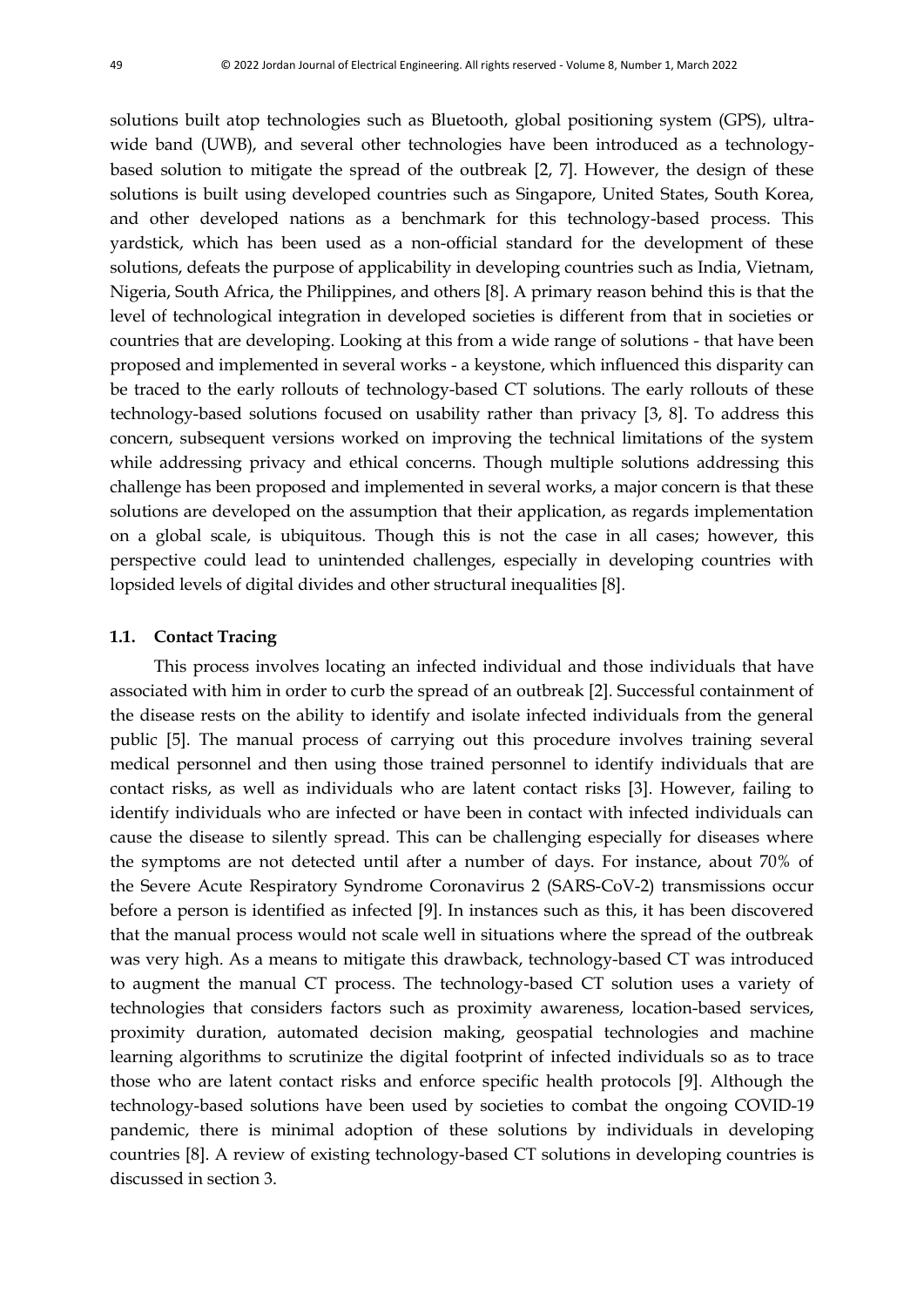#### **1.2. Contribution of this Review**

Most of the works that review technology-based CT discuss the solutions proposed and implemented around privacy and ethical concerns, system architecture, impact management and user adoption - primarily in developed countries. A number of studies [3, 8-10] have briefly highlighted that solutions should be adapted to developing countries, with the closest study to this work being the work of [8], which focuses on Africa. However, this paper goes further to review existing technology-based CT solutions in developing countries and further considers structural inequalities, which account for the lopsided levels of digital divides in these countries. On this premise, this work discusses technology-based CT solutions with underlining concerns related to developing countries, while recommending possible solutions that take into consideration the local conditions of these countries. The technological solutions reviewed in this literature focus on solutions built atop technology features in mobile phones.

#### *1.2.1. Comparison of this Review with State-of-the-Art Surveys and Reviews*

A comparison of this review with other survey and review literature is summarized in Table 1. From this review, the key considerations under which this review is compared with others in Table 1 are primarily influenced by the consideration of social and technological divides that influence the application of technology-based CT solutions in developing countries. These are discussed later in section 4.

| Reference   | Year | Discussed<br>technologies used<br>in CT | Discussed<br>adoption rates | Table 1. Comparison of this feview paper with existing COVID-19 contact tracing feviews and surveys.<br>Addressed digital<br>divides in<br>implementation | Open<br>challenges |
|-------------|------|-----------------------------------------|-----------------------------|-----------------------------------------------------------------------------------------------------------------------------------------------------------|--------------------|
| $^{[7]}$    | 2020 | Yes                                     | No                          | No                                                                                                                                                        | Yes                |
| $[2]$       | 2020 | Yes                                     | $\rm No$                    | $\rm No$                                                                                                                                                  | Yes                |
| $[11]$      | 2020 | Yes                                     | Yes                         | $\rm No$                                                                                                                                                  | Yes                |
| [4]         | 2020 | Yes                                     | Yes                         | $\rm No$                                                                                                                                                  | Yes                |
| $[12]$      | 2021 | Yes                                     | No                          | $\rm No$                                                                                                                                                  | Yes                |
| $[13]$      | 2021 | Yes                                     | Yes                         | $\rm No$                                                                                                                                                  | Yes                |
| $[14]$      | 2021 | Yes                                     | Yes                         | No                                                                                                                                                        | Yes                |
| $[15]$      | 2021 | No                                      | Yes                         | $\rm No$                                                                                                                                                  | Yes                |
| $[3]$       | 2021 | Yes                                     | $\rm No$                    | No                                                                                                                                                        | Yes                |
| [16]        | 2021 | Yes                                     | Yes                         | No                                                                                                                                                        | Yes                |
| $[9]$       | 2021 | Yes                                     | Yes                         | $\rm No$                                                                                                                                                  | Yes                |
| This review | 2021 | Yes                                     | Yes                         | Yes                                                                                                                                                       | Yes                |

Table 1. Comparison of this review paper with existing COVID-19 contact tracing reviews and surveys.

In the work of [7], the survey reviewed several technologies used in CT. The authors focused on Bluetooth low energy (BLE). The BLE-based approaches were discussed from a server side and a client side. This disparity outlined the risk that impacts these solutions. Following this, the authors discussed several limitations of the approaches as well as several cryptographic solutions that could be used to secure approaches built atop BLE.

The work of [2] discussed in detail the impact of the COVID-19 outbreak on various aspects of society and offered medical insight on the COVID-19 outbreak. Following this, the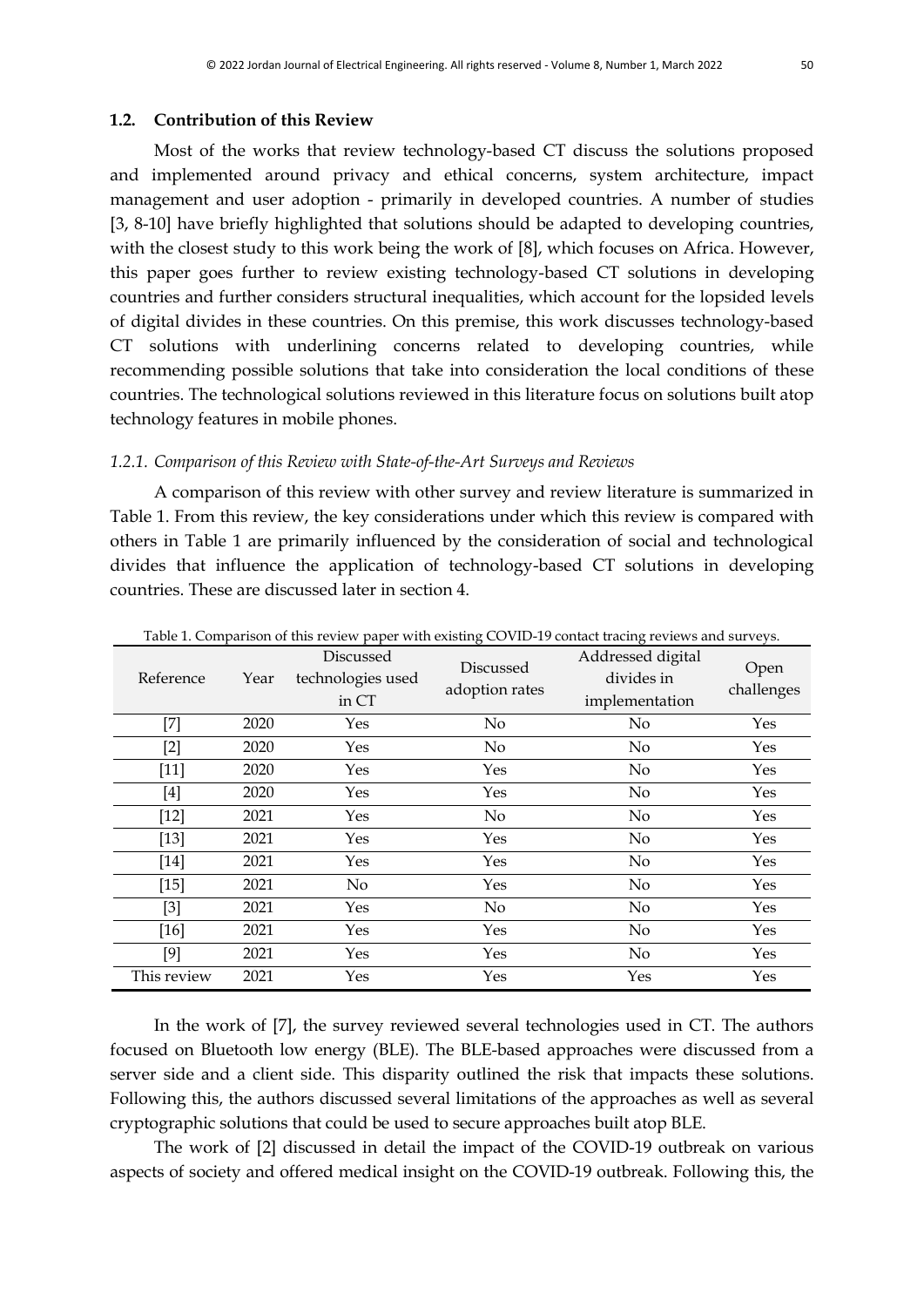authors discussed several technology-based interventions that were researched, designed and/or implemented to curb the spread of the pandemic outbreak.

The review in the work of [11] provided an analysis of some existing wireless communication technologies used in CT as regards their methodologies. In addition, the authors discussed the challenges of technology-based CT and the impact of these challenges on the adoption rates of technology-based CT.

An analysis of the security and data protection of technology-based CT solutions was studied in the work of [4]. The work studied several adversarial models and presented insights and directions to be considered for future developments of technology-based CT initiatives. Regarding the rate of adoption, the authors focused on European countries. In addition, the authors selected Google play store to obtain the number of applications downloaded in order to estimate the users' adoption per country.

The work of [12] focused on internet of things (IoT) tools for CT. The authors discussed CT applications used by different countries for COVID-19. These solutions focused on wireless communication features that are present in smartphones. In addition, the summary delineated the pros and cons of using them. Furthermore, the work discussed hybrid solutions and future directions that could enhance the effectiveness of these tools in IoT space.

From 96 literatures obtained from Scopus and Web of Science, only 25 studies were used in the work of [13]. The key consideration in this review was centered on cultural context and individual characteristics. As discussed later in subsection 4.4, the work of [13] discusses cultural context from the perspective of CT application adoption. The discussion on the subject of cultural context generally centers on the perception of users on the subject of privacy. In addition, how this perception influences the rate of adoption is also considered. Individual characteristics, on the other hand, primarily focused on variation in acceptance and social diversity.

In the work of [14], the adoption rate of CT applications in European countries was delineated. Following this, the adoption rate of the application was analyzed based on engagement, functionality, aesthetics and information. Simulated best case adoption rates (BCARs) were simulated to show the percentage of adoption needed to make technologybased CT solutions an effective tool.

The work of [15] discussed the privacy of COVID-19 CT and exposure notification applications. In this work, the summary of technology-based CT applications was focused on the solutions implemented in developed countries. The primary challenge discussed centered on factors impacting adoption rates.

The work of [3] primarily focuses on the security and privacy issues of CT applications. The authors discussed privacy issues and security attacks such as bluesnarfing, enumeration, etc., and how these attacks impact technology-based initiatives. An advanced encryption standard (AES) and random cloud storage were recommended in [3] for protecting the collected data.

The work of [16] aimed to recommend the best practice guidance needed to design the ideal technology-based CT application. The authors, which cut across various disciplines agreed on six key considerations needed to achieve their set goal.

The work of [9] gave a systematic review of technology-based CT papers from January 1, 2020 to March 31, 2021. The work focused on the effective reproductive number and works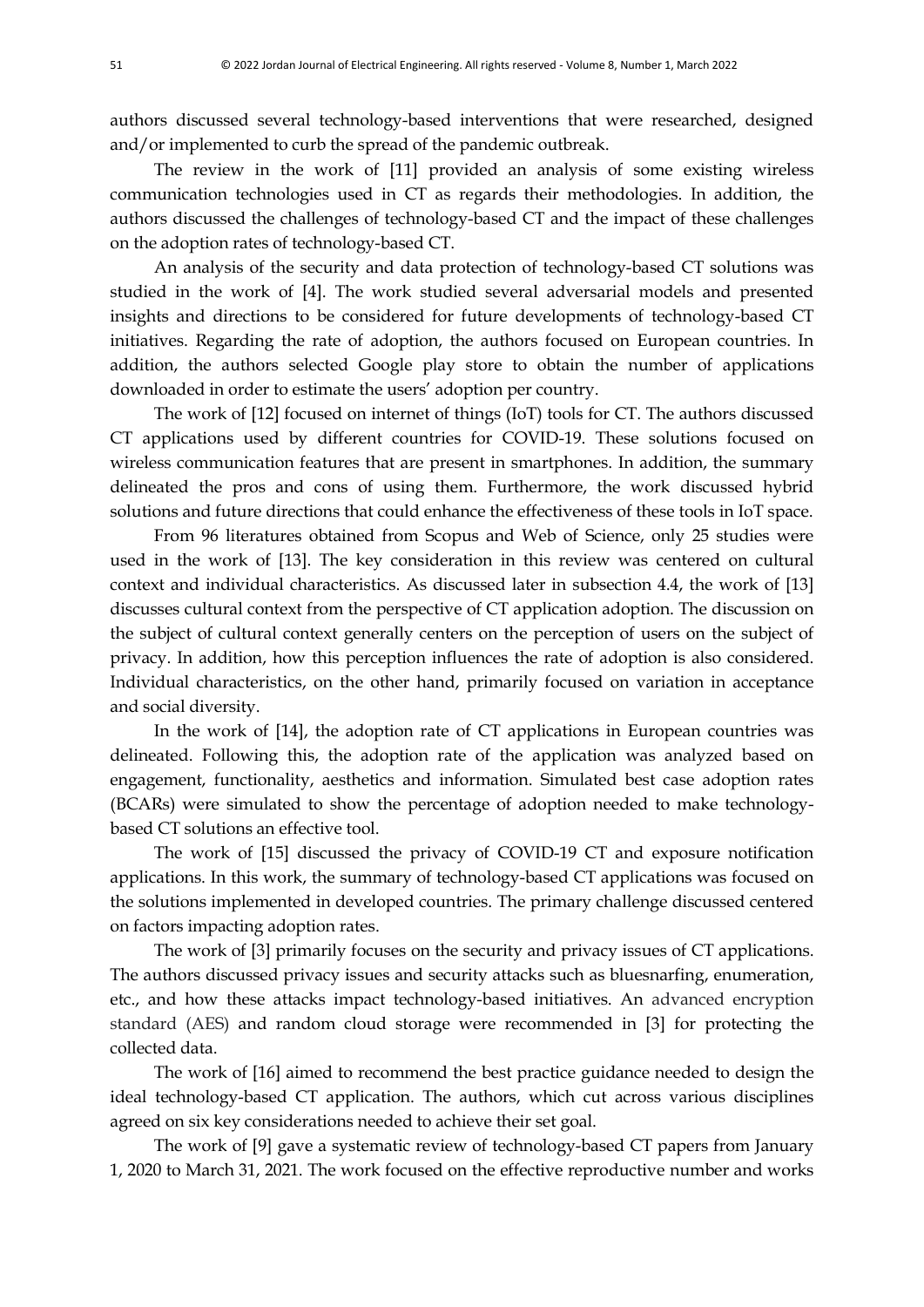that reduce this number. The authors also reported on the adoption rate and compared technology-based CT with manual CT procedures. Following this, the work compared the ability of both CT procedures to reduce the effective reproductive number.

In contrast to the surveys and reviews summarized in Table 1, our review jointly discusses the technologies used in technology-based CT solutions, adoption rates primarily in developing countries, digital divides in implementing technology-based CT in developing countries and open challenges. It is important to note that this field is a highly dynamic research field. Therefore, at the time of writing this paper, new and related research, which might include other key considerations as regards developing countries, might not be captured in Table 1.

#### **1.3. Organization of this Review**

Concerning the rest of this paper, an overview of wireless communication features in smartphones that are used for technology-based CT is discussed in section 2. In section 3, an overview of technology-based CT solutions that are utilized or proposed in developing countries is discussed. Taking Nigeria as a case study, section 4 focuses on the key challenges that limit the permeation of the technology-based approach in developing countries. A succinct overview of possible recommendations to address the challenges outlined in section 4 is discussed in section 5. Finally, this paper is concluded in section 6.

# **2. OVERVIEW OF WIRELESS COMMUNICATION FEATURES USED FOR TECHNOLOGY-BASED CT**

Before the COVID-19 pandemic thrust technology-based CT into the limelight, the technology had already been quietly explored for this purpose for over a decade [17]. In one of the earlier accounts, the author in [17] alongside other researchers explored the potential of the technology in 2009. Although reception towards the concept was lukewarm at the time, the work proposed a Bluetooth-based solution as a viable way of curbing a budding outbreak in a small social network. This study laid part of the key foundation needed to use a technology-based approach to determine an individual who came into close contact with another during a period that met the requirements for the individual to be considered a contact risk.

To give a quantitative metrics to this, earlier works like [18-20], used the received signal strength indicator (RSSI) measured between the transmitter and the receiver of paired devices for distance estimation and localization of devices. This obtained information which can be used to determine if an individual is a contact risk or not - was adapted as a non-official standard for using its subsequent variants as a CT aid. However, a major drawback of Bluetooth was that it required a connection to be established between devices involved before exchanging data. The added complexity involved in establishing a connection between devices impeded the efficient exchange of messages. In addition, the signals were prone to attacks by malicious individuals, since the devices advertise themselves [7, 21]. As the interest in technology-based CT grew, private and government entities have discovered that the most effective technology-based CT approaches thus far are those that utilize known and newer wireless communication features that are built into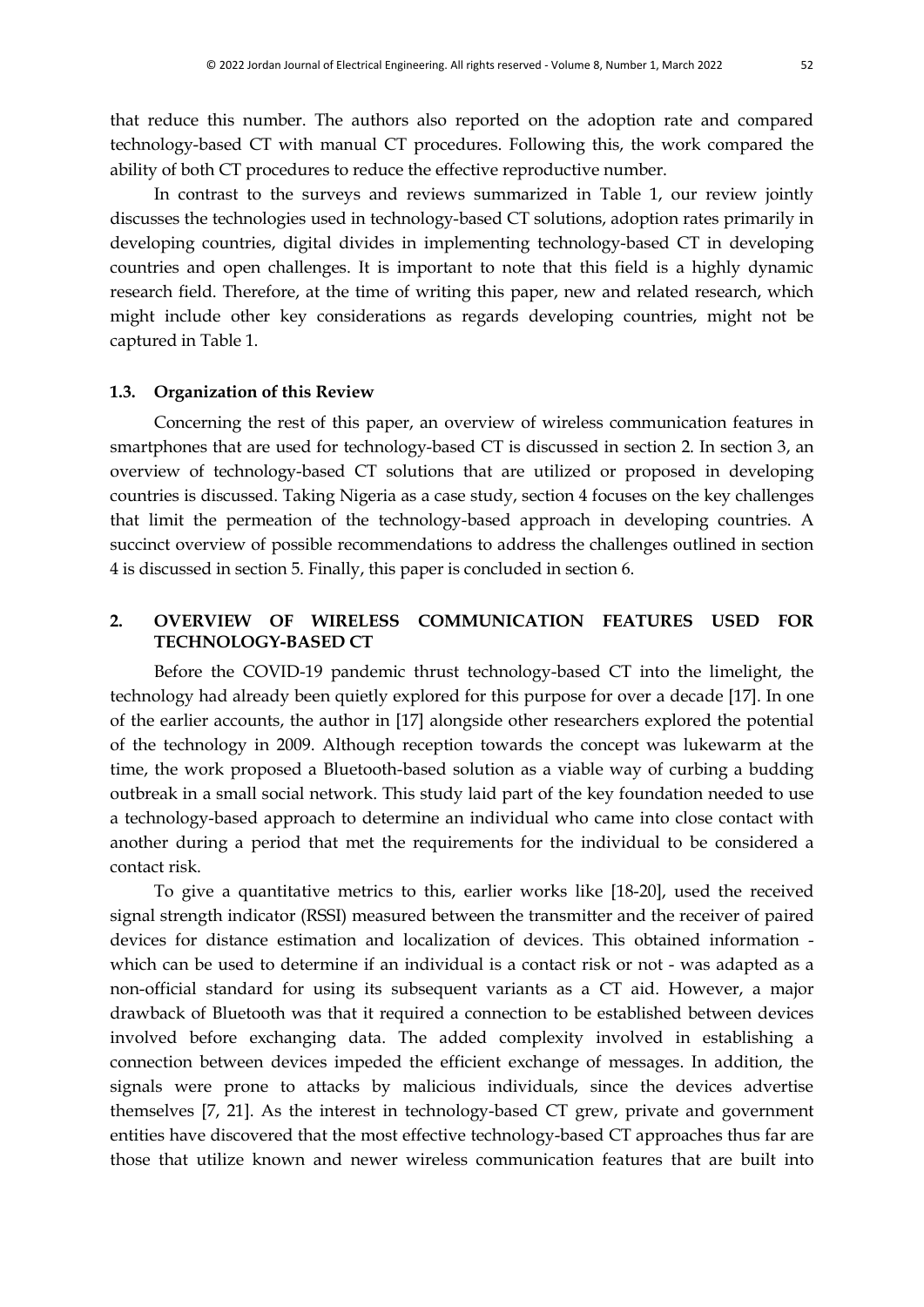smartphones [2, 9]. Delineated in the following subsections are other smartphone features upon which technology-based CT solutions are built.

#### **2.1. Bluetooth Low Energy**

Among the wireless communication technologies adopted for CT, BLE has had the highest rate of adoption, as most CT solutions implemented across the globe have most of their solution built atop BLE [9]. BLE is a subcategory of Bluetooth [22]. The added term "low energy" refers to the reduction in the energy consumed by the device battery. This extends the battery's lifetime in comparison to the legacy Bluetooth technology. The BLE variant of Bluetooth was released in 2010 as part of the Bluetooth 4 radio specifications. Like the legacy Bluetooth, it operates in the 2.4 GHz ISM band, in which three advertisement channels and 37 data channels are defined [23]. The BLE represents an effective step to expand the ecosystem of Bluetooth to the IoT [21].

Generally, BLE devices can be assigned one of two roles, peripheral or central, and they are identified by a device address. Once connected, a peripheral device and a central device can communicate by exchanging data packets over the BLE data channels [21]. Fig. 1 delineates a basic BLE handshake flow. For a BLE-enabled device, central devices scan for nearby devices by tuning on the peripheral advertisements to scan for advertising services.



Fig. 1. Conventional BLE handshake flow.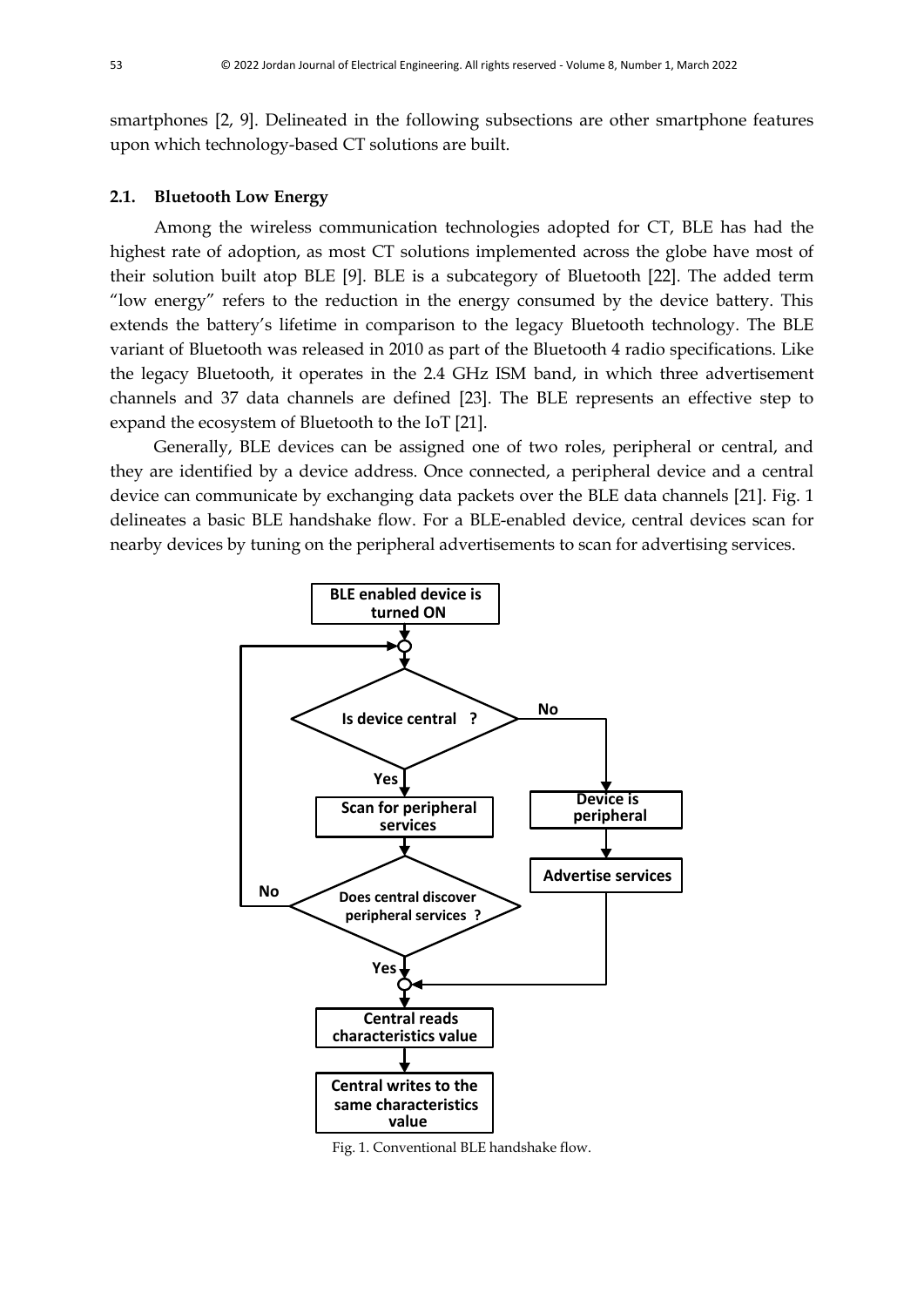devices can be measured using the RSSI. The primary principle for this measurement follows the inverse square law [24]. As per its application in CT, when the RSS measured is relatively high, it is generally assumed that a contact event has occurred and the reverse is the case for individuals whose devices are far apart [21, 24]. This is used by CT applications to provide a good enough estimation of proximity. Nonetheless, this is not always the case in real-world settings. In these settings, variables such as absorption and device orientation could strongly attenuate the radio signals, while reflection on the other hand could change the signal strength received in indoor environments as shown in the work of [25]. In addition, the significant variation of transmission power over different smartphones affects distance estimation [9]. These errors in measurements could cause either a false sense of safety or a false sense of panic. Within the drawbacks of the BLE-based solution for CT is that it is unable to tell if an obstacle such as plexiglass separates an individual from another. In this case, the BLE-based distance estimation can falsely alert an individual that they might be an infection risk, resulting in unnecessary panic. On the other hand, an individual could build a false sense of security if an infected individual is not running the application at the point of contact or if distance estimation does not successfully register the contact [6, 25].

For the purpose of usability, it is crucial that technology-based CT applications can run in the background. However, the iOS version of the BLE-based app is bound by restrictions that iOS has on background Bluetooth functionality; thereby its proprietary advertisement format is not readable by non-iOS devices [7].

BLE is susceptible to replay and relay attacks, during which malicious users impersonate and rebroadcast the location and history of users, which affects the data collected by the central server. Privacy-friendly schemes such as private set intersection [26], elliptic curve cryptography [27] to name a few, are used to protect the information broadcasted and received between users as well as between users and the central server.

#### **2.2. GPS**

GPS is a satellite navigation system used by authorities around the world to monitor the location of GPS-enabled devices. This technique is adopted by countries such as India, Ghana, the Philippines, Thailand, and Norway to monitor COVID-19. A major drawback of using this technology as a CT tool is that it can reveal sensitive information about individuals [11]. In addition, it has low precision in indoor environments. The precision for GPS is about 10m. This decreases in areas with tall buildings. This vertical limitation, that is, for floor detection, signifies that individuals identified within a tall building would register within the margin of error. Furthermore, the battery usage is higher in comparison to BLE [7, 21].

Unlike BLE where the restrictions by Apple's iOS limit the functionality of the application's usage running in the background, the limitations do not affect applications related to location tracking. Therefore, in contrast to other wireless communication features in smartphones that are restricted from running in the background, GPS-based CT applications, whose primary function is related to location tracking can run in the background of iOS devices.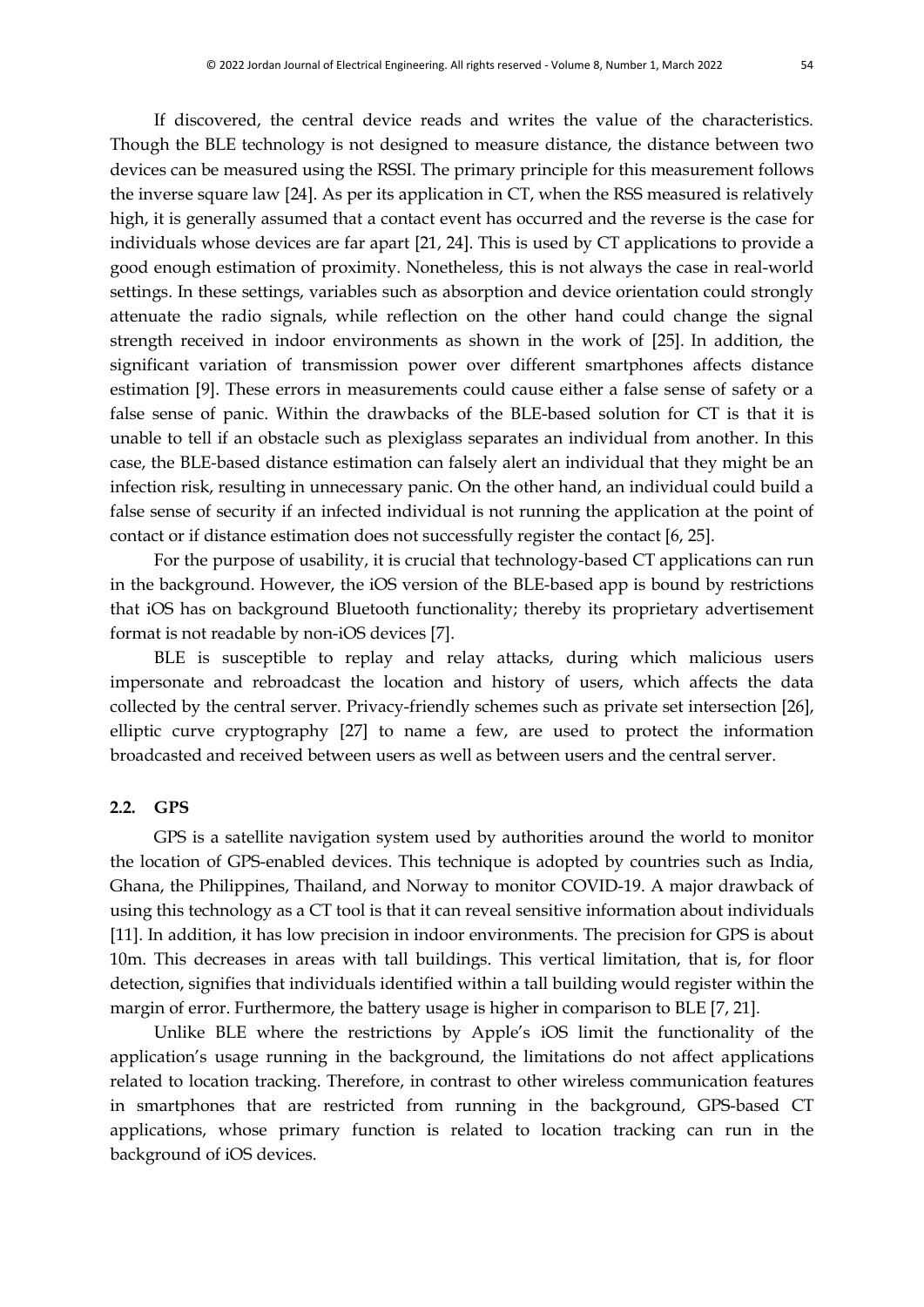#### **2.3. Wireless Fidelity**

Wireless Fidelity (Wi-Fi) is another communication technology that is identified as an effective CT tool [5]. In most uses' cases, this solution works with the assumption that universities, corporate offices and other locations where a high density of individuals tend to spend their day have access to Wi-Fi. On this premise, Wi-Fi based CT could be done from either the device or the network, and in either case, they are used to characterize and model the movement of users. Although its primary application is indoor, it requires an infrastructure that might not be available in all places, especially outdoors. This limits its application as regards CT especially in areas without Wi-Fi coverage. In addition, its use raises privacy and ethical concerns, since the location of individuals can be documented actively and passively when their device is connected to the Wi-Fi network [1]. Furthermore, location estimates are not always accurate, as multiple users can connect to the same access point (AP) from different rooms. Since estimates are primarily based on timestamps of devices connected to an access point, uninfected individuals could receive false risk alerts, which could cause unnecessary panic.

#### **2.4. UWB**

The newer generation of smartphones such as the iPhone 11 and the Xiaomi Mix 4 are equipped with UWB wireless communication capabilities [28]. In order to address the challenge of accurate distance estimation and localization using the conventional BLE systems, UWB uses a low energy level for short-range, high bandwidth communications over the radio spectrum. Furthermore, UWB has less noise interference, which makes it a suitable technology-based CT approach for indoor applications [12]. Although it provides higher accuracy (<0.5m) [9] with a low error of margin of about 0.1m [12] than BLE for both distance estimation and localization, its major drawback is the technology's incompatibility with smartphones not equipped with this technology. Unlike GPS, Wi-Fi and QR codes, privacy concerns are low.

#### **2.5. Quick Response Code**

Quick response code (commonly referred to as QR codes) is a machine-readable visual label that contains data. The data embedded in the QR codes enable the technology to function as an identifier, tracker and locator [29]. This method of CT requires an individual to take photographs of the QR code at various locations. A mobile application automatically reads the locations encoded into these QR codes and populates the central database with the user's information. If a user is tested positive, the information updated can be used to alert contacts who had interacted with the same QR code within the duration of concern. China has a high adoption rate for this approach. The data obtained was used to assign color codes (green, yellow and red) to users. This color-coding generally influenced the citizen's degree of movement [15]. However, the movement of individuals is non-deterministic; therefore, its efficiency as regards its application is highest within the same room/floor of a building. If the QR codes are positioned outdoors, the direction of individuals that may have interacted with the same QR codes, would not have necessarily followed the same direction or be in close proximity at the time of interaction [11]. This could cause a false sense of panic. Like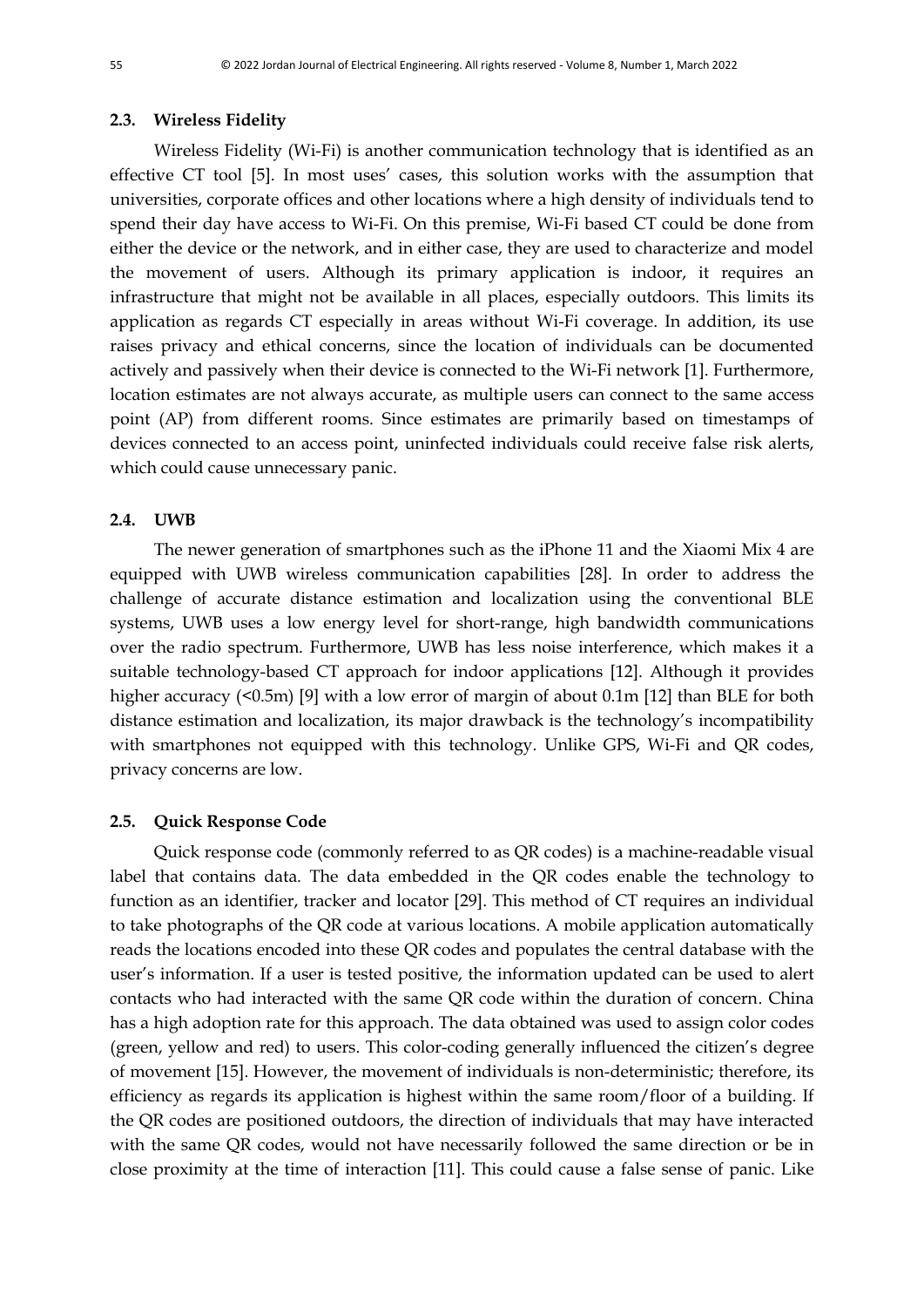the BLE-based CT process, QR codes also processes and match local grouping information. However, privacy preservation is low [30]. Table 2 summarizes the different wireless communication features in smartphones that are used for technology-based CT.

| technology-based CT. |                                                                                  |                                               |                            |                     |                                 |
|----------------------|----------------------------------------------------------------------------------|-----------------------------------------------|----------------------------|---------------------|---------------------------------|
| Technology           | Location/<br>Proximity<br>Accuracy                                               | Running in<br>background (iOS<br>and Android) | Infrastructure<br>required | Privacy<br>concerns | Target<br>environment           |
| <b>BLE</b>           | Outdoors (<2m)<br>Indoors (<2m)                                                  | No, yes                                       | N <sub>o</sub>             | Low                 | Outdoors,<br>indoors            |
| <b>GPS</b>           | Outdoors (10m)<br>Indoors<br>(Extremely low)                                     | Yes, yes                                      | $\rm No$                   | High                | Outdoors,<br>limited<br>indoors |
| Wi-Fi                | Outdoors<br>(Depending on<br>APs)<br>Indoors $(\leq 1m)$                         | No, yes                                       | Yes                        | Low                 | Limited<br>outdoors,<br>indoors |
| <b>UWB</b>           | Outdoors<br>(Depending on<br><b>UWB</b><br>transmitters)<br>Indoors $($ $0.5m$ ) | No, yes                                       | N <sub>o</sub>             | Low                 | Limited<br>outdoors,<br>indoors |
| QR Codes             | Outdoors<br>(Building level)<br>Indoors<br>(Room/floor<br>level)                 | No, yes                                       | Yes                        | High                | Limited<br>Outdoor,<br>indoor   |

Table 2. Summary of the different wireless communication features in smartphones used for

# **3. OVERVIEW OF EXISTING TECHNOLOGY-BASED CT SOLUTIONS IN DEVELOPING COUNTRIES**

Works such as [4, 12, 14, 15] - which discuss the present tools used for technologybased CT - offer a sizeable range of information on the CT solutions implemented around the globe. As regards adoption and usage, these works delineated the rate of adoption of various technology-based CT applications and the number of downloads from Google Play store, respectively. However, most of the information on the adoption rates and the number of downloads are for developed countries with little to no information on technology-based CT solutions in developing countries. To build around the latter, information concerning technology-based CT solutions that were designed and/or implemented in developing countries were obtained from Google Scholar. This information was used to streamline the number of countries to sixteen. However, not all solutions had details concerning their system architecture, trust model, technology, adoption rate and information on the number of downloads from Google Play store. However, for countries listed, information found on any three of the five details earlier mentioned was included in Table 3. Primary details of the factors considered for the CT applications are discussed in the following sub-sections.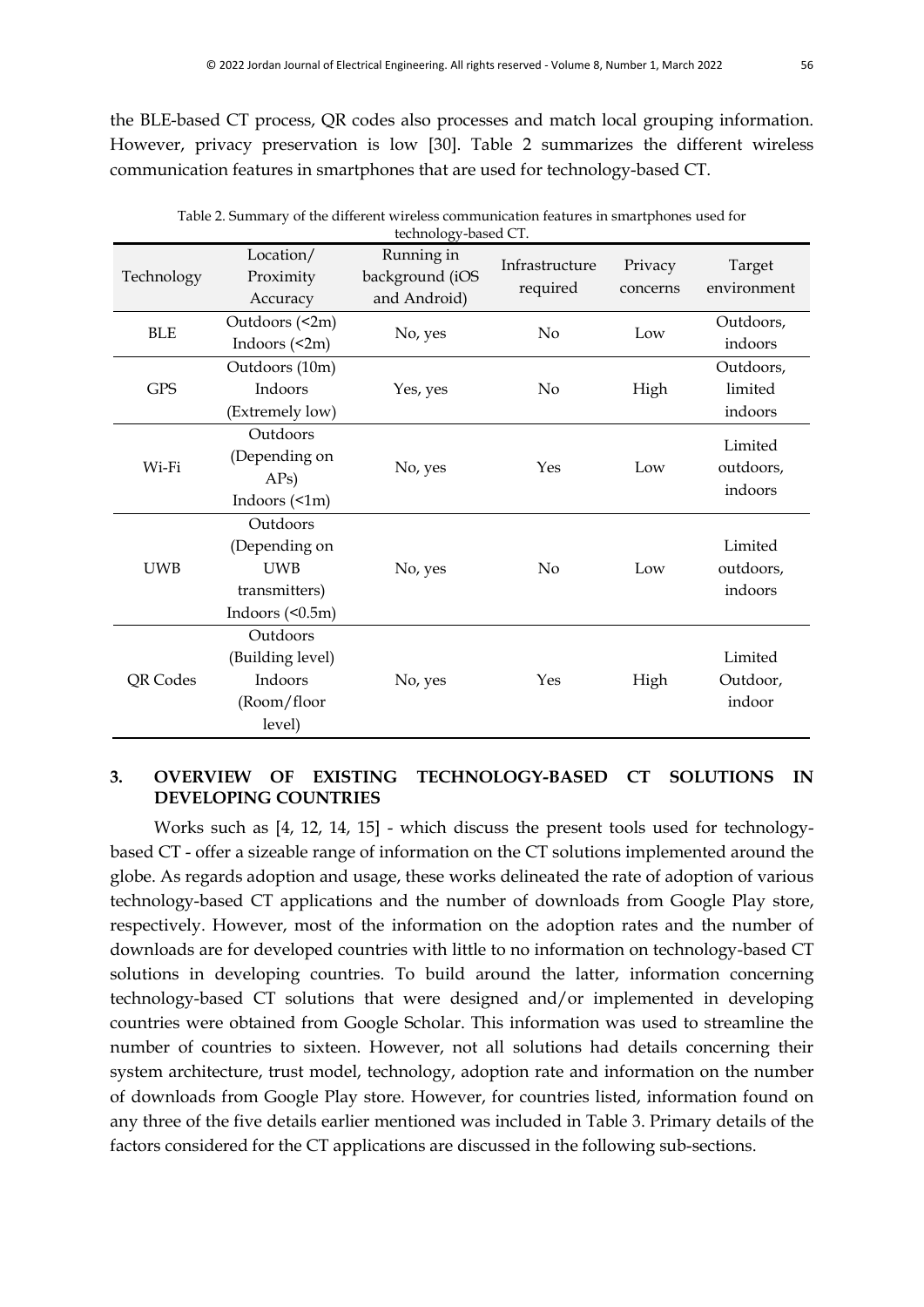#### **3.1. System Architecture**

There are generally two types of system architectures engaged in the development of technology-based CT applications. The applications could either be centralized or decentralized in approach [5].

In the underlining framework of the centralized architecture, a central authority manages personal data collected from the technology-based CT applications [5]. Although there are arguments which state that the centralized approach of technology-based CT is the most effective and easy solution, there have been concerns surrounding the data gathered by this approach [5, 14]. The large-scale collection of information gathered by entities involved in handling the information uploaded by individuals that use technology-based CT applications has sparked concerns about how this data would be handled post-COVID-19 [14]. To address this, a decentralized approach that prioritizes the end-users privacy was developed. Technology-based CT solutions designed based on the decentralized approach give individuals the control to either share the data collected through their devices over a certain duration to a central server or not. This approach generally protects the personal identities of the infected and non-infected individuals from the central authorities. The central authorities are only aware of the pseudo identities of individuals and these can be used to alert individuals who are potential contact risks. However, there are concerns that this would fail if a large number of individuals who are alerted to be contact risks refuse to act accordingly [5].

To strike a balance between both approaches, a number of researchers have proposed and implemented a hybrid approach that enables the health authorities (HAs) and infected individuals to operate both architectures at different stages of the technology-based CT infrastructure. The infected individuals' information could be used to obtain information concerning whom the infected individual had come in contact with while preserving the identity of the individuals with whom the infected individual did not come in contact.

#### **3.2. Trust Model**

Concerning the trust model and security proofs, centralized servers are trusted. However, the protocols are designed in a way that the information leakage to the servers is still acceptable as in the case of a passive (semi-honest) server corruption [31]. Since there is no absolute certainty as to whether the dealer or administrator of the servers would be honest or not, system architectures are further enhanced by using cryptographic techniques [32] to secure information of users from malicious outsiders and insiders alike. In essence, if the protocol is secure against active adversaries and communication complexity is optimized between involved devices - such that the administrator does not collude with either party and it is secure against attack from malicious outsiders - then the protocol is trusted or honest; else, it is semi-honest or honest-but-curious [33].

#### **3.3. Users Adoption**

The summary of CT mobile applications (commonly referred to as apps) delineated in Table 3 highlights apps utilized or proposed in developing countries. From the list of countries, the number of downloads identified in Google Play store as at the time of this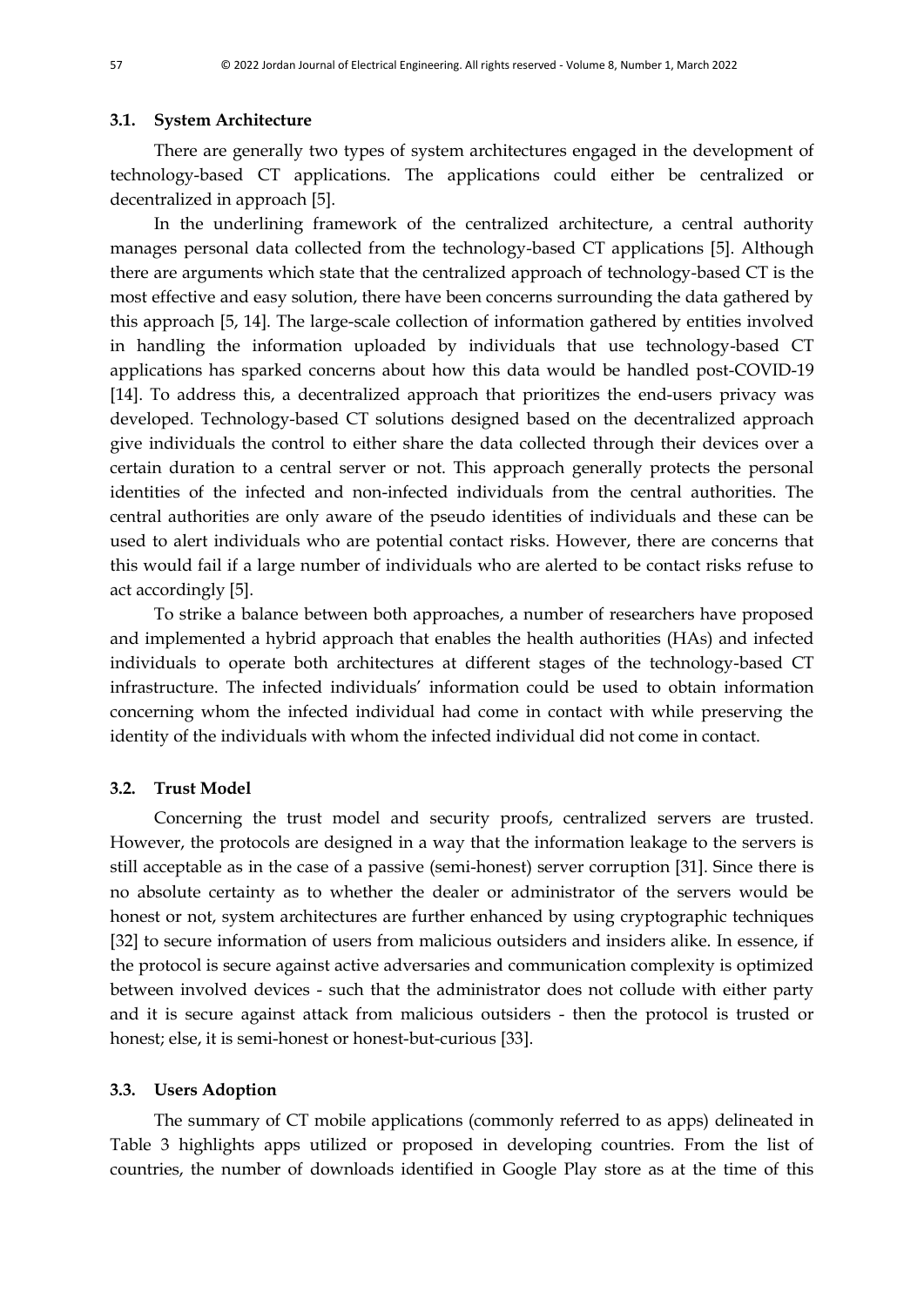writing could only be obtained for India, Vietnam, Columbia, South Africa, Saudi Arabia, Indonesia, Thailand, Philippines, Turkey, Malaysia, and Latvia. Due to location restrictions from Google Play store, data on the number of downloads for countries such as Pakistan and Ghana were not accessible. However, the number of downloads from Bulgaria was retrieved from the work of [4]. In addition, there was no information present on Google Play store on the KDTRACE app discussed in the work of [34], neither was there any data on the user's adoption rate. However, it was identified in the work [32] that the app was still in development by the state's government.

| Table 3. Summary of existing contact tracing apps in developing countries. |                 |                        |            |                 |                              |                                           |
|----------------------------------------------------------------------------|-----------------|------------------------|------------|-----------------|------------------------------|-------------------------------------------|
| App                                                                        | Country         | System<br>architecture | Technology | Trust<br>model  | User's<br>adoption<br>$(\%)$ | Number of<br>downloads<br>from Play store |
| Apturi COVID                                                               | Latvia          | Decentralized          | <b>BLE</b> | $\overline{a}$  | 5.24                         | $100,000+$                                |
| Arogyu Setu                                                                | India           | Centralized            | BLE, GPS   | Honest          | 7.40                         | 100,000,000+                              |
| Bluezone                                                                   | Vietnam         | Centralized            | <b>BLE</b> | Honest          | 10.42                        | $10,000,000+$                             |
| Corona App                                                                 | Colombia        | Centralized            | <b>GPS</b> | Semi-<br>Honest | 20                           | $10,000,000+$                             |
| Covid Alert                                                                | South<br>Africa |                        | <b>BLE</b> |                 | 1.68                         | $1,000,000+$                              |
| Covid-19 Gov<br>PK                                                         | Pakistan        | Centralized            |            |                 |                              |                                           |
| Tawakkalna                                                                 | Saudi<br>Arabia | Centralized            | <b>GPS</b> |                 | 29.2                         | $10,000,000+$                             |
| E7mi                                                                       | Tunisia         | Centralized            | <b>BLE</b> | Semi-<br>honest | 0.85                         | $100,000+$                                |
| GH COVID-19<br>Tracker                                                     | Ghana           | Centralized            | <b>GPS</b> | Semi-<br>honest |                              |                                           |
| Hayat Eve Sigar                                                            | Turkey          |                        | <b>BLE</b> |                 | 0.1                          | $100,000+$                                |
| <b>KDTRACE</b>                                                             | Nigeria         | Centralized            | <b>BLE</b> | Honest          | $\overline{a}$               |                                           |
| MorChana app                                                               | Thailand        | Centralized            | BLE, GPS   | Semi-<br>honest | 7.15                         | $5,000,000+$                              |
| Mytrace                                                                    | Malaysia        | Centralized            | <b>BLE</b> | Semi-<br>honest | 30.5                         | $10,000,000+$                             |
| PeduliLindungi                                                             | Indonesia       | Centralized            | <b>BLE</b> | Semi-<br>honest | 3.70                         | $10,000,000+$                             |
| Stay Safe PH                                                               | Philippines     | Centralized            | <b>GPS</b> | Semi-<br>honest | 0.9                          | $1,000,000+$                              |
| VirusSafe                                                                  | Bulgaria        | Centralized            | <b>GPS</b> | Semi-<br>honest | 0.2                          | $10,000+$                                 |

- signifies that the information was not found

The estimated user adoption rate for each country was obtained by dividing the number of downloads by the entire country's population. In addition, the calculation was based on the information obtained from Google Play store and does not include the number of downloads from outside sources such as Apple store.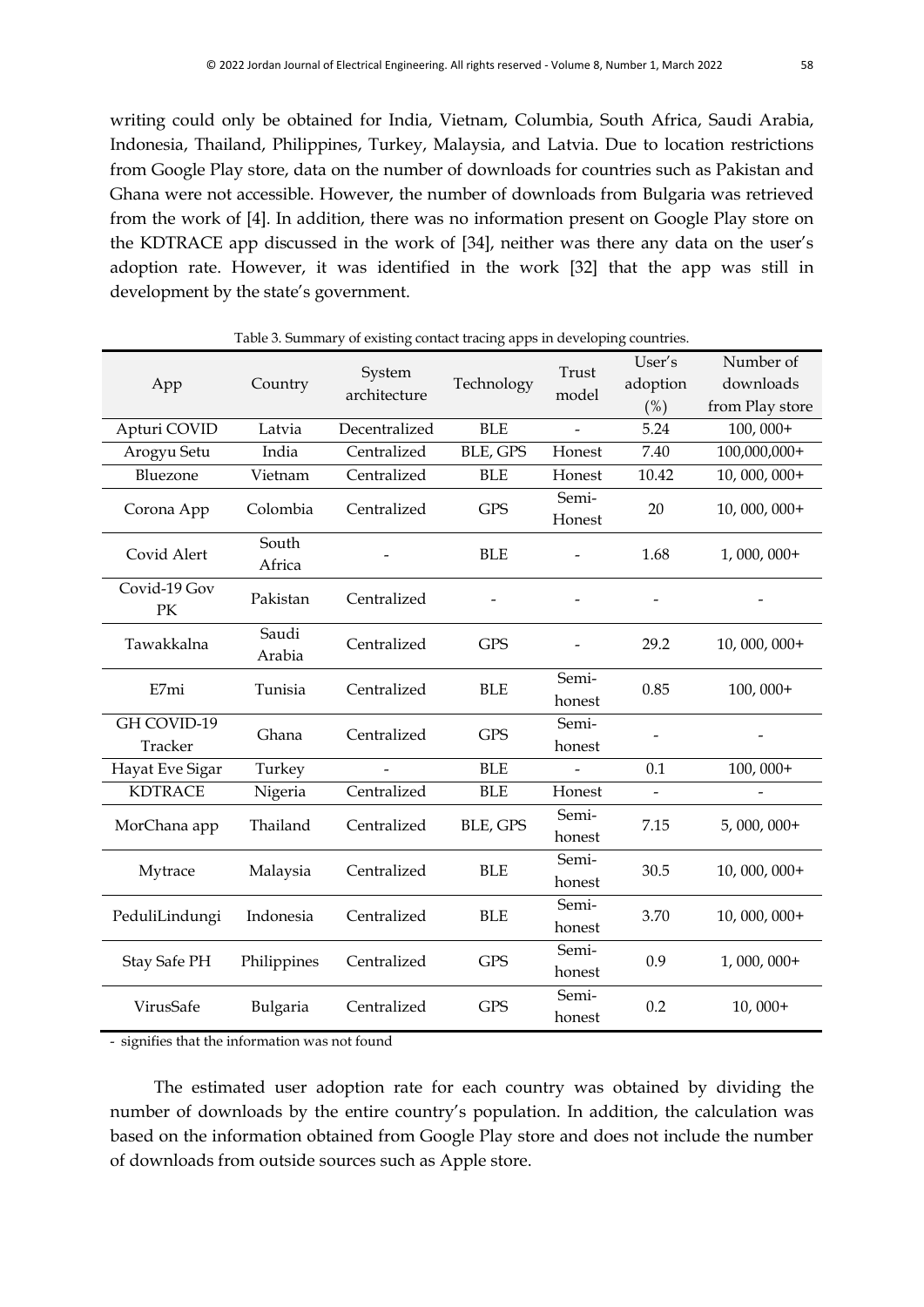A major reason for the low rate of adoption of technology-based CT solutions among individuals in these countries has to do with their perception of privacy issues concerning the usage of information generated by these apps [28, 35]. While these solutions are proposed to curb the spread of the outbreak, its effectiveness is mutually inclusive to its rate of adoption. As reviewed in the work of [9], varied adoption percentages have been proposed to increase the effectiveness of these solutions and curb the spread of the COVID-19 pandemic. While 100% uptake of the app by users is ideal to control the spread of a pandemic, the work of [9] identified from reviews that an 80% uptake by smartphone users would need to actively utilize CT apps to mitigate the spread of the pandemic.

### **4. CHALLENGES OF TECHNOLOGY-BASED CT IN DEVELOPING COUNTRIES**

Capturing the dynamic nature of an outbreak can be challenging, as measuring and obtaining every available data that captures both the geographical and temporal extent of the sample space can be difficult. Nonetheless, obtaining an abstract interpretation - while considering the geographical and temporal extent of the sample space - is possible [12]. Despite the difficulty in representing the entire sample space, it has been stated in multiple studies [3, 9, 10, 11, 28] that an increase in the level of adoption would increase the information obtained from a sample space, which in turn would increase the reliability of the system. Though the delineated studies support this approach, the practicability of these solutions, if not well thought out by researchers and government entities could limit its application and adoption in developing countries. Taking Nigeria as a case study of a developing country, factors that limit the practicability of technology-based CT are discussed in the following subsections.

#### **4.1. Low Ownership of Smartphones**

Nigeria as a developing country is considered the "Giant of Africa." In 2021, the World Bank reported that before the COVID-19 outbreak, 4 out of 10 Nigerians were living below the national poverty line, and millions more were living just above that line with the possibility of them falling back when shock occurs [36]. With the waves of lockdown and the collapse of businesses, as well as the massive lay-off of personnel, shock occurred. With this as the present reality, a massive number of individuals are more interested in their day-today living than owning a smartphone. By social class, the majority of Nigerians are within the bracket of the lower class. The monthly earnings of individuals within this class are within \$80 - \$250 and with the average price of an off-the-shelf smartphone within the range of \$60 - \$150, ownership especially in rural areas is significantly low. With a high number of individuals not technologically oriented, and a number of them identified within the vulnerable group, that is, the elderly, technology-based CT solutions built atop technologybased features of smartphones as downloadable apps might not scale well.

#### **4.2. Erratic Power Supply**

About 47% of Nigerians do not have access to grid electricity [37] and those who have access only get an average of 6.8 hours of electricity supplied to them [38]. In the work of [39], a key finding as regards the effectiveness of the proposed technology-based CT solution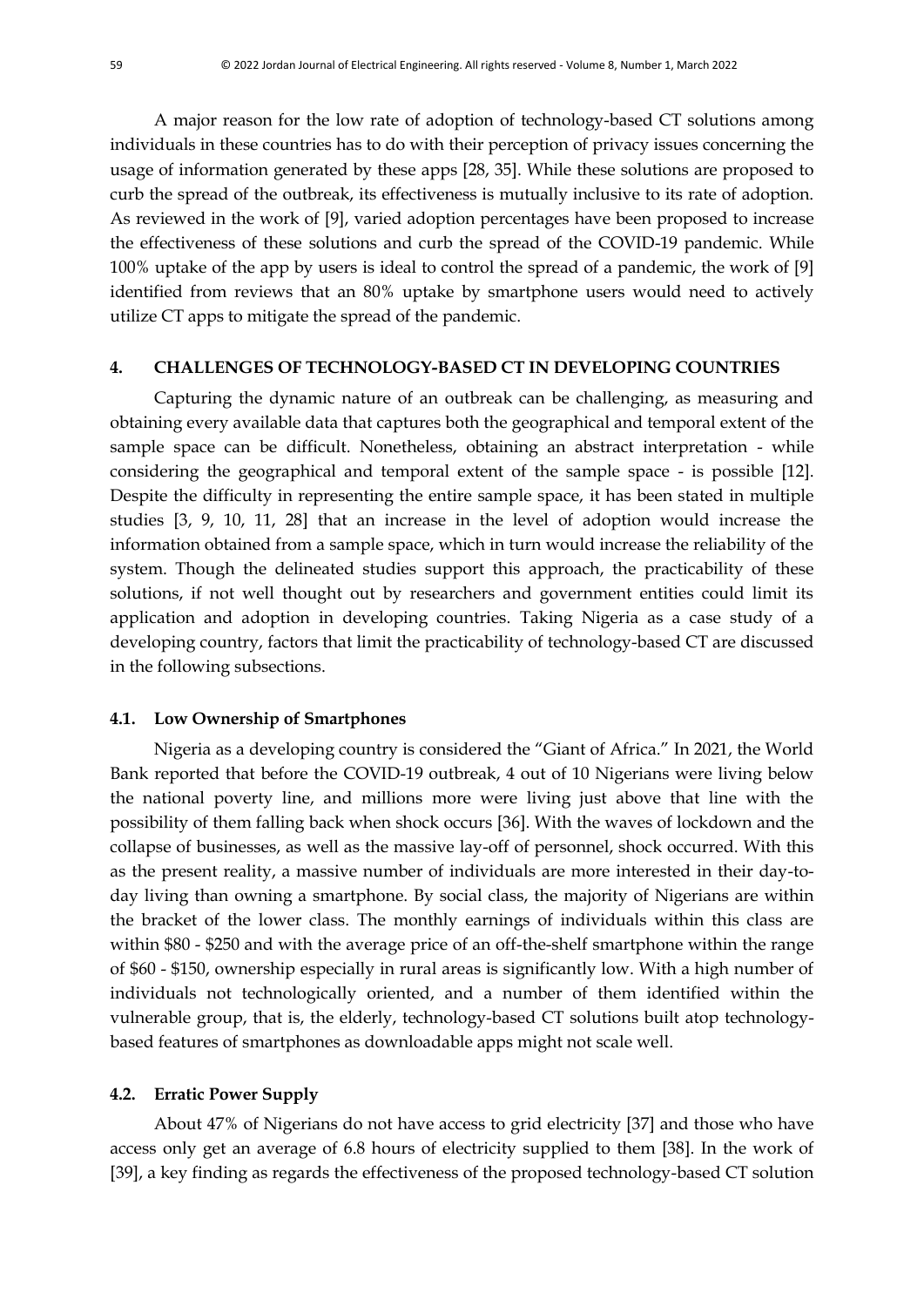was to have the Bluetooth turned on instead of randomly at certain times of the day. In addition to the network operations and the functions within smartphones that consume power, adding a technology-based CT application that requires a higher frequency of wakeup functions for more efficient CT would not be favorable, since the state of electricity supply within the country is erratic.

#### **4.3. Poorly Equipped Staffs**

At the height of the COVID-19 pandemic, a major complaint amid the trained personnel who served at the frontlines concerned the poor supply of necessary equipment. The cost of this was dire, as a number of frontline workers across the globe became victims of the problems they painstakingly fought to address. The phobia that resulted from this shortcoming caused medical facilities in developing countries like Nigeria and Bangladesh to barely address medical cases for the suspicion of the case being a COVID-19 infection. This resulted in a massive number of patients being rejected from these facilities [6].

## **4.4. Cultural Framework**

The work of [13] discusses the cultural framework from the perspective of application adoption, and as delineated in the work of [16], the discussion on the subject of cultural framework generally centres on the perception of users on the subject of privacy and how this affects the rate of adoption. Although the perception of these frameworks differs with countries, the countries that are primarily discussed within this framework are developed countries. This subsection extends the scope of this framework by briefly discussing how cultural values in developing countries, such as Nigeria affect the adoption of technologybased CT. Communal living is part of the ethos of Nigerians. Due to this, individuals are at risk of being infected as there is little to no respect and in some cases, awareness for barrier gestures such as social distancing and preventive measures such as quarantine during their daily encounters.

# **5. POSSIBLE RECOMMENDATIONS**

Although it is difficult to account for every possible scenario, it is expedient to develop an efficient CT solution that identifies individuals who are contact risks as well as individuals who are latent contact risks in developing countries. On this premise, it is important that designers take into consideration cultural values, social structures, domestic political factors, skills, resources and the reality of users in these developing countries. The information that is gathered from these can be used to design solutions that close the social and technological gap of adapting technology-based CT solutions to mitigate the spread of an outbreak [8]. Discussed below are possible recommendations that can be adopted by designers and government entities.

#### **5.1. Compatibility with Operating Systems Outside Android and iOS**

The work of [6] highlighted that 67% of the world's population own a mobile phone, and according to [9], 56% of these mobile devices are smartphones. Putting into consideration the market share of smartphones, a majority of these smartphones operate on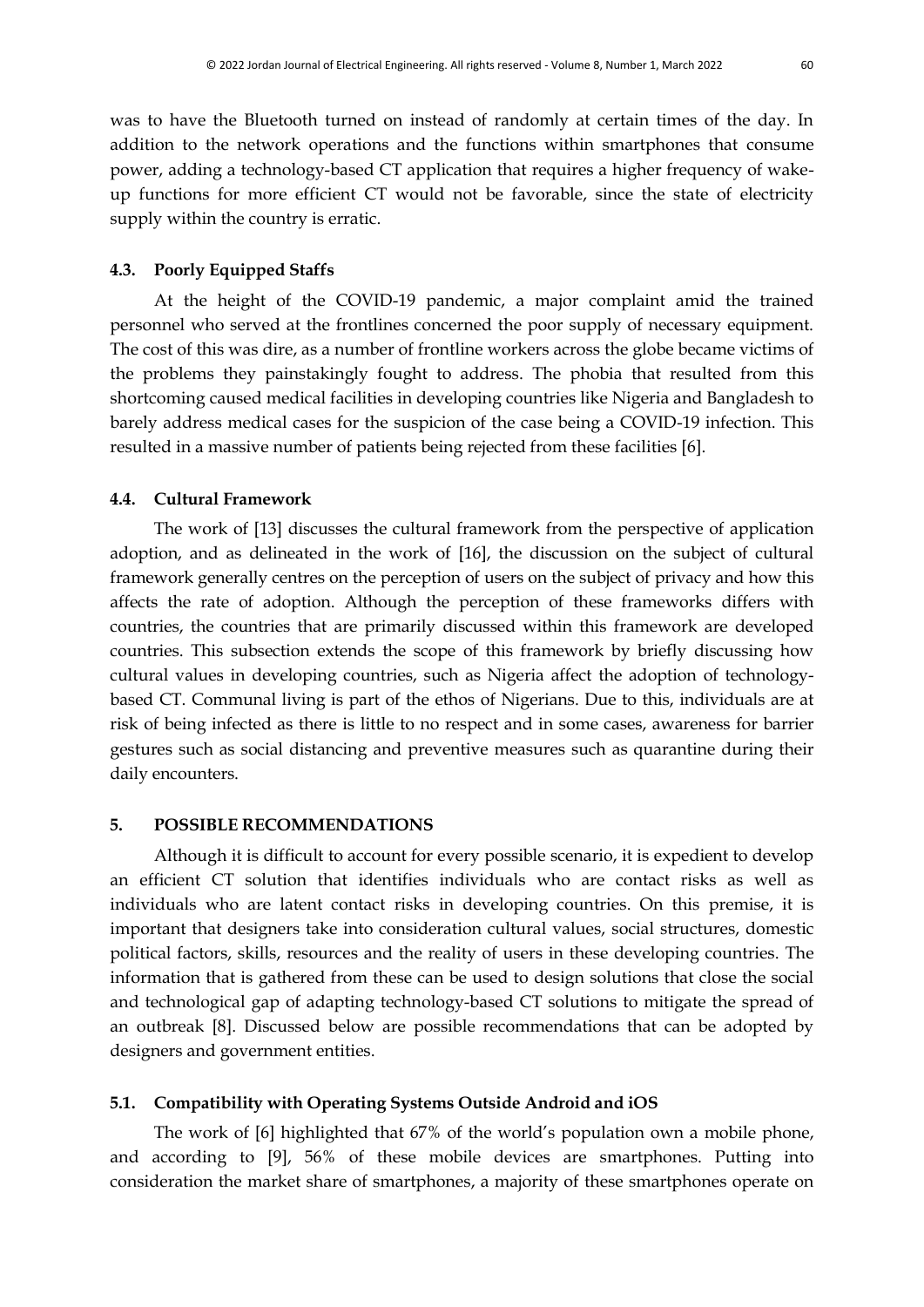Android and iOS operating systems. However, other non-tactile and tactile smartphones operate on other operating systems such as Blackberry, Symbian OS, Palm/Web OS, and the newly developed Calyx OS. Though their market penetration is not as large as the popularly known Android and iOS operating systems, they are still equipped with the underlining technologies on which technology-based CT solutions are built. To account for this niche of users, designers and government entities need to adopt the technology-based CT solutions to seamlessly operate with operating systems outside Android and iOS operating systems.

#### **5.2. Compatibility with a Fraction of the 44%**

As underlined in subsection 4.1, the cost of these smartphones has led to the low penetration rate of smartphones in developing countries. As a result, most individuals opt for mobile phones that are not equipped with most of the wireless communication features in smartphones. A significant number of these users make up the remaining 44% of mobile phone users, and within this pool, a significant number of these devices are equipped with Bluetooth. Since most technology-based CT solutions are built atop variants of Bluetooth, designing Bluetooth-based CT solutions that operate with these mobile phones and are compatible with smartphones would create a more effective network that further bridges the gap of the digital divide.

# **5.3. Utilizing Cell Towers for Localization and Distance Estimation**

A majority of the individuals that populate the rural communities are identified to be within the vulnerable group. The digital literacy of these individuals is low, which largely contributes to the lopsided levels of digital divides. Nonetheless, a significant number of these individuals possess a mobile phone with an active SIM card. In a case where any of these individuals test positive for COVID-19, HAs could work with network operators as proposed in the work of [6] to obtain location data. This data can be used to map out the mobility of the individual over a number of days. In addition, the information could be used to identify individuals who were in close proximity with the infected individual. For this approach to be efficient, enhanced precision as regards localization and distance estimation would need to be addressed, and the individuals would need to have their mobile phones powered on.

#### **5.4. Awareness Campaigns**

Awareness campaigns around social and technological requirements during outbreaks could slow the spread of the pandemic. On this premise, initiatives that involve religious leaders, advertisements through local programs on television and radio, and town criers in local communities could enlighten individuals of an outbreak. This approach alongside technology-based CT can be used to gradually bridge the information gap that causes the digital divide in developing countries [8].

#### **5.5. Technology-Based CT should Augment Manual CT**

According to the work of [9], there is no conclusive finding that identifies which CT strategy is superior. Although the entities involved are yet to find the balance between the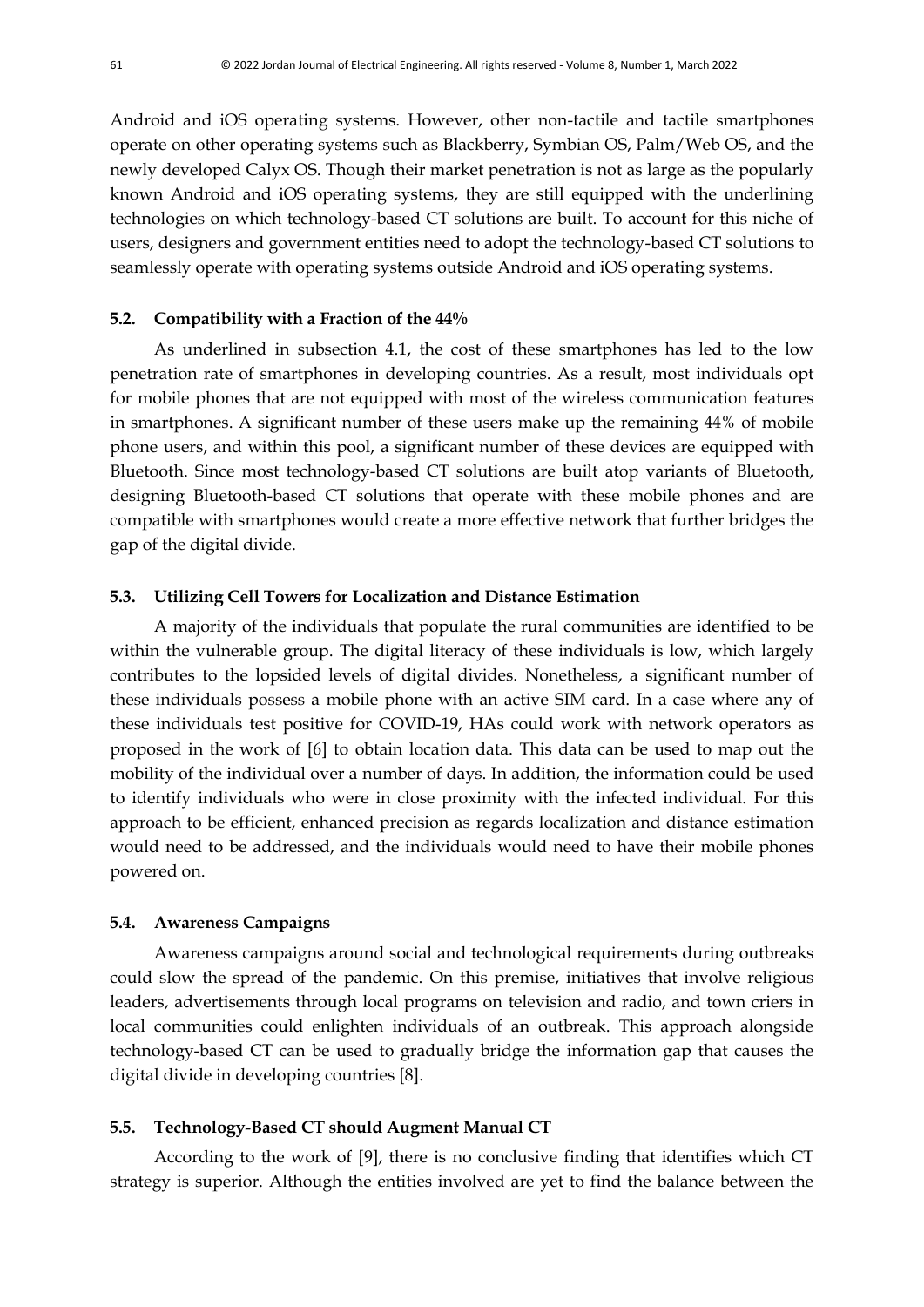challenges and opportunities in using one of the techniques over another, or to augment the other, it is eventually the responsibility of these entities to navigate through these and ensure that their efforts towards curbing the spread of an outbreak are at its core human-centered. This approach would enable us to navigate this era and better prepare for likely outbreaks that could occur in the future.

#### **6. CONCLUSIONS**

Since the outbreak of the on-going COVID-19 pandemic, technology-based CT solutions have been adopted to flatten-the-curve and return society to some semblance of normalcy. However, there are design concerns as regards the adoption of this technologybased solution in developing countries. As the social and technological gap between developed countries varies from that of developing countries, it is, therefore, necessary for private and government entities to consider adapting these technology-based solutions to match the need of the reality of their environments. On this premise, technology-based CT solutions in developing countries should scale beyond the use of technology-based features built atop smartphones. Since their penetration differs significantly across countries, with a remarkably low usage among the vulnerable group, that is, the elderly. These solutions should be cheaper with efficient distance estimation while consuming less power and preserving the privacy of the individuals.

#### **REFERENCES**

- [1] A. Trivedi, C. Zakaria, R. Balan, A. Becker, G. Corey, P. Shenoy, "WiFiTrace: network-based contact tracing for infectious diseases using passive WiFi sensing," *Proceedings of the ACM on Interactive, Mobile, Wearable and Ubiquitous Technologies*, vol. *5,* no. 1, pp. 1-26, 2021.
- [2] V. Chamola, V. Hassija, V. Gupta, M. Guizani, "A comprehensive review of the COVID-19 pandemic and the role of IoT, drones, AI, blockchain, and 5G in managing its impact," *IEEE Access*, vol. 8, pp. 90225-90265, 2020.
- [3] B. Sowmiya, V. Abhijith, S. Sudersan, R. Sundar, M. Thangavel, P. Varalakshmi, "A survey on security and privacy issues in contact tracing application of Covid-19," *SN Computer Science*, vol. *2,* no*.* 3, pp. 1-11, 2021.
- [4] T. Martin, G. Karopoulos, J. Hernández-Ramos, G. Kambourakis, I. Nai Fovino, "Demystifying COVID-19 digital contact tracing: A survey on frameworks and mobile apps," *Wireless Communications and Mobile Computing*, vol. 2020, pp. 1-20, 2020.
- [5] M. Jhanwar, S. Sarkar, "PHyCT: privacy preserving hybrid contact tracing," *IACR Cryptology ePrint Archive*, vol. 2020, pp. 1-10, 2020.
- [6] M. Rahman, R. Khan, M. Khandaker, M. Sellathurai, M. Salan, "An automated contact tracing approach for controlling COVID-19 spread based on geolocation data from mobile cellular networks," *IEEE Access*, vol. 8, pp. 213554-213565, 2020.
- [7] L. Reichert, S. Brack, B. Scheuermann, "A survey of automatic contact tracing approaches using Bluetooth Low Energy," *ACM Transactions on Computing for Healthcare*, vol. *2*, no. 2, pp. 1-33, 2021.
- [8] E. Arakpogun, Z. Elsahn, K. Prime, P. Gerli, F. Olan, "Digital contact-tracing and pandemics: institutional and technological preparedness in Africa," *World development*, vol. 136, pp. 105105, 2020.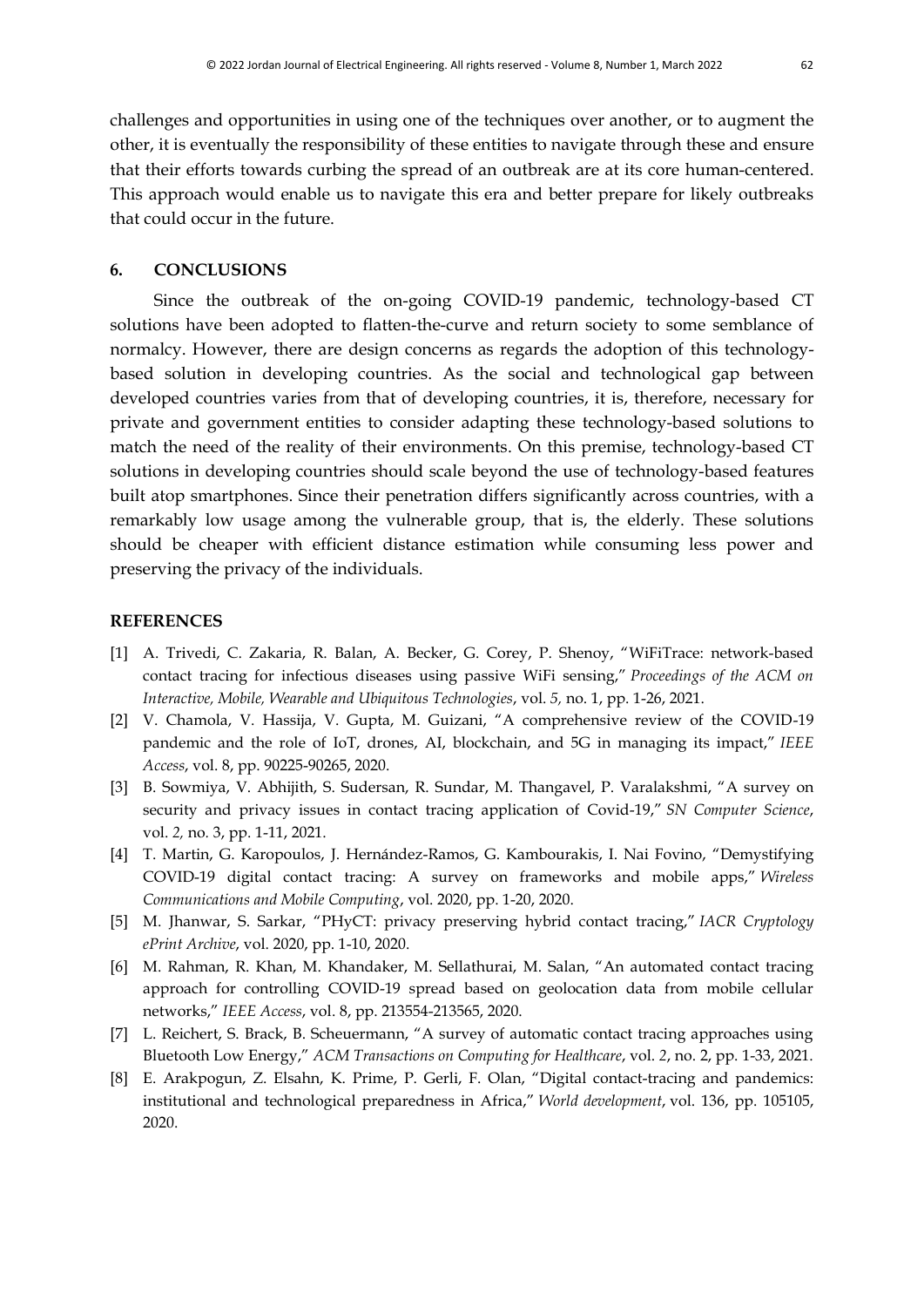- [9] G. Grekousis, Y. Liu, "Digital contact tracing, community uptake, and proximity awareness technology to fight COVID-19: a systematic review," *Sustainable Cities and Society*, vol. 71, pp. 102995, 2021.
- [10] P. Di Marco, P. Park, M. Pratesi, F. Santucci, "A Bluetooth-based architecture for contact tracing in healthcare facilities," *Journal of Sensor and Actuator Networks*, vol. 10*,* no. 1, pp. 1-15, 2021.
- [11] M. Shahroz, F. Ahmad, M. Younis, N. Ahmad, M. Boulos, R. Vinuesa, J. Qadir, "COVID-19 digital contact tracing applications and techniques: a review post initial deployments," *Transportation Engineering*, vol. 5, pp. 100072, 2021.
- [12] V. Jahmunah, V. Sudarshan, S. Oh, R. Gururajan, R. Gururajan, X. Zhou, X. Tao, O. Faust, E. Ciaccio, K. Ng, U. Acharya, "Future IoT tools for COVID-19 contact tracing and prediction: a review of the state‐of‐the‐science," *International journal of imaging systems and technology*, vol. 31, no. 2, pp. 455-471, 2021.
- [13] M. Villius Zetterholm, Y. Lin, P. Jokela, "Digital contact tracing applications during COVID-19: a scoping review about public acceptance," *Informatics*, vol. 8, no. 3, pp. 48, 2021.
- [14] L. Kahnbach, D. Lehr, J. Brandenburger, T. Mallwitz, S. Jent, S. Hannibal, B. Funk, M. Janneck, "Quality and adoption of COVID-19 tracing apps and recommendations for development: systematic interdisciplinary review of European apps," *Journal of medical Internet research*, vol. 23, no. 6, pp. e27989, 2021.
- [15] E. Seto, P. Challa, P. Ware, "Adoption of COVID-19 contact tracing apps: a balance between privacy and effectiveness," *Journal of Medical Internet Research*, vol. 23, no. 3, 2021.
- [16] J. O'Connell, M. Abbas, S. Beecham, J. Buckley, M. Chochlov, B. Fitzgerald, L. Glynn, K. Johnson, J. Laffey, B. McNicholas, B. Nuseibeh, "Best practice guidance for digital contact tracing apps: a cross-disciplinary review of the literature," *JMIR mHealth and uHealth*, vol. 9*,* no. 6, pp. e27753, 2021.
- [17] M. Cebrian, "The past, present and future of digital contact tracing," *Nature Electronics*, vol. 4*,*  no. 1, pp. 2-4, 2021.
- [18] A. Kotanen, M. Hännikäinen, H. Leppäkoski, T. Hämäläinen, "Experimentson local positioning with Bluetooth," *International Conference on Information Technology: Coding and Computing*, pp. 297–303, 2003.
- [19] Y. Chapre, P. Mohapatra, S. Jha, A. Seneviratne, "Received signal strength indicator and its analysis in a typical WLAN system (short paper)," *In 38th Annual IEEE Conference on Local Computer Networks*, pp. 304-307, 2013.
- [20] T. Altuwaiyan, M. Hadian, X. Liang, "EPIC: efficient privacy-preserving contact tracing for infection detection," *In 2018 IEEE International Conference on Communications*, pp. 1-6, 2013.
- [21] J. Bay, J. Kek, A. Tan, C. Hau, L. Yongquan, J. Tan, T. Quy, "BlueTrace: a privacy-preserving protocol for community-driven contact tracing across borders," *Government Technology Agency-Singapore*, pp. 1-9, 2020.
- [22] G. Hatke, M. Montanari, S. Appadwedula, M. Wentz, J. Meklenburg, L. Ivers, J. Watson, P. Fiore, "Using Bluetooth Low Energy (BLE) signal strength estimation to facilitate contact tracing for COVID-19," *arXiv preprint arXiv:2006.15711*, 2020.
- [23] M. Cunche, A. Boutet, C. Castelluccia, C. Lauradoux, V. Roca, *On Using Bluetooth-Low-Energy for Contact Tracing*, Doctoral dissertation, Inria Grenoble Rhône-Alpes; INSA de Lyon, 2020.
- [24] P. Ng, P. Spachos, K. Plataniotis, "COVID-19 and your smartphone: BLE-based smart contact tracing," *IEEE Systems Journal*, vol. 15, no. 4, pp. 5367-5378, 2021.
- [25] D. Leith, S. Farrell, "Coronavirus contact tracing: Evaluating the potential of using Bluetooth received signal strength for proximity detection," *ACM SIGCOMM Computer Communication Review*, vol. 50, no. 4, pp. 66-74, 2020.